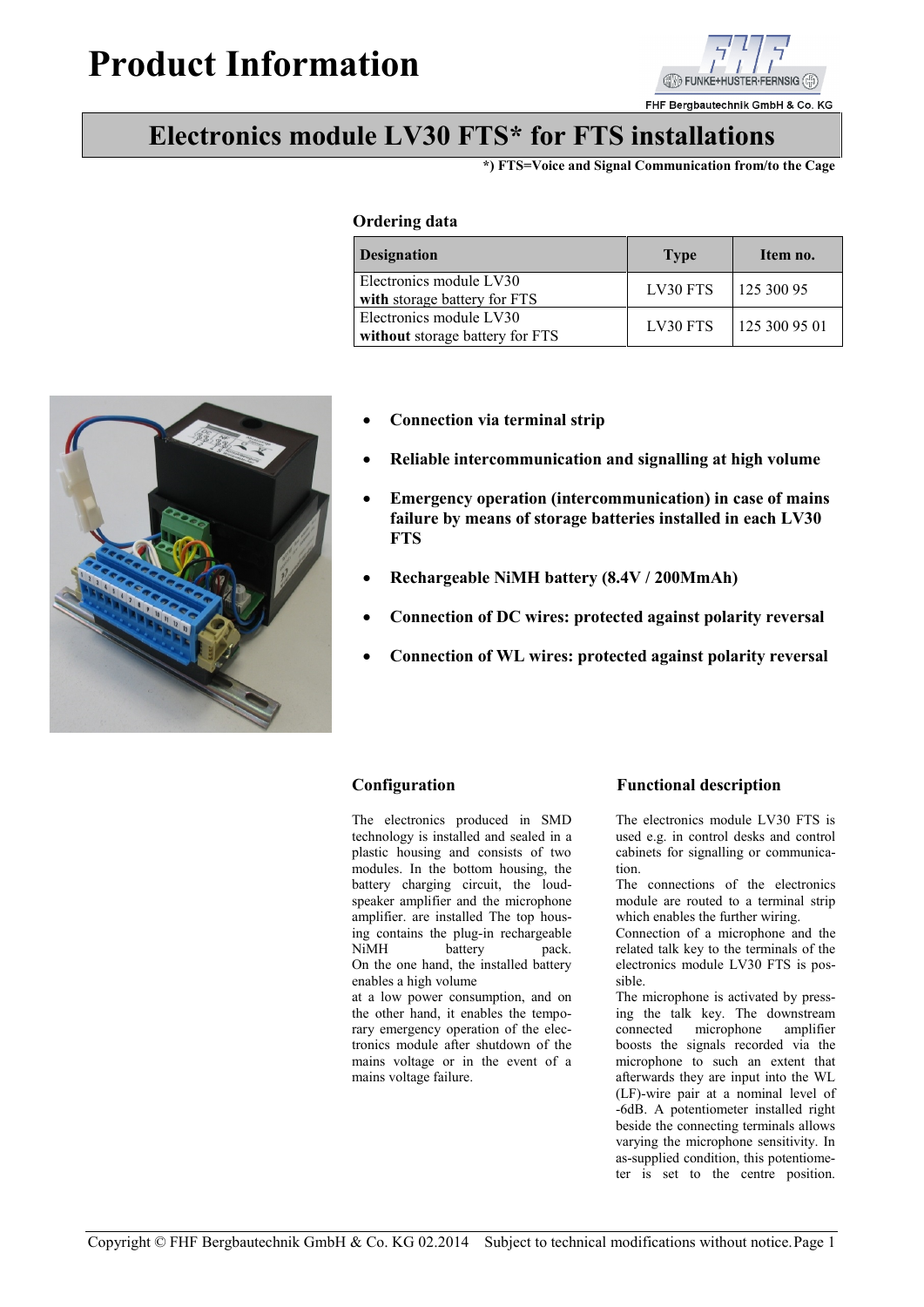In addition to the talk key connection, the LV30 FTS electronics module is equipped with a connection for the signal key and the control room alert key (dispatcher call key).

When the signal key is pressed, a signal tone of  $1980$  Hz  $(-6dB)$  is output, when the control room alert key is pressed, a the control room alert tone 420 Hz (-6dB) is output onto the WL (LF)-wire pair. While the signal tone is intended for signalling purposes, the control room alert tone can be used as a call tone e.g. to call a WL200 switchboard by activating this key in a previously defined sequence.

As a function check, the signal tone will also be emitted for a short time (approx. 100ms) through the device own loudspeaker connection after the signal key has been pressed (1980 Hz). The output stage for activating the loudspeaker connected to the LV30 FTS electronics module is controlled through a speech detector. This device features a transformer decoupled connection to the WL (LF)-wire pair of the connecting line. In the case of AC levels with a value of  $> 60$  mV on the WL (LF)-wire pair of the connecting line, the speech detector responds and activates the output amplifier of the LV30 FTS electronics module.

With signal levels  $\leq 40$  mV, the speech detector is deactivated and shuts down the output amplifier with an OFF delay (OFF delay approx. 1 s).

A potentiometer installed right beside the connecting terminals allows the volume adjustment. In as-supplied condition, this potentiometer is set to maximum volume.

The battery of the electronics module is charged through an internal switching converter with constant energy which is drawn from the supply voltage (8 to 12V) energizing the DC input terminals.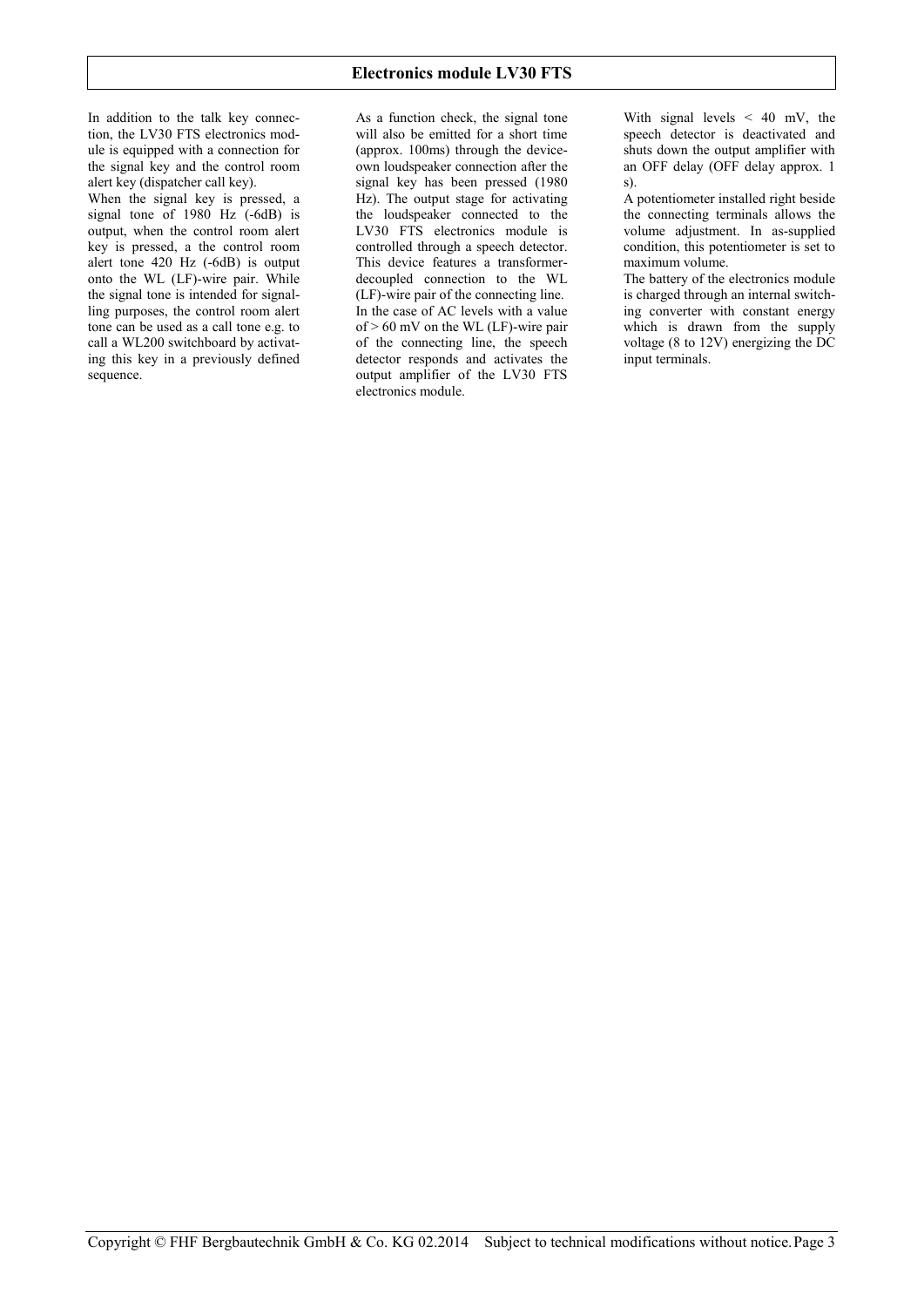

## **Dimensional drawing for electronics module LV30 FTS**